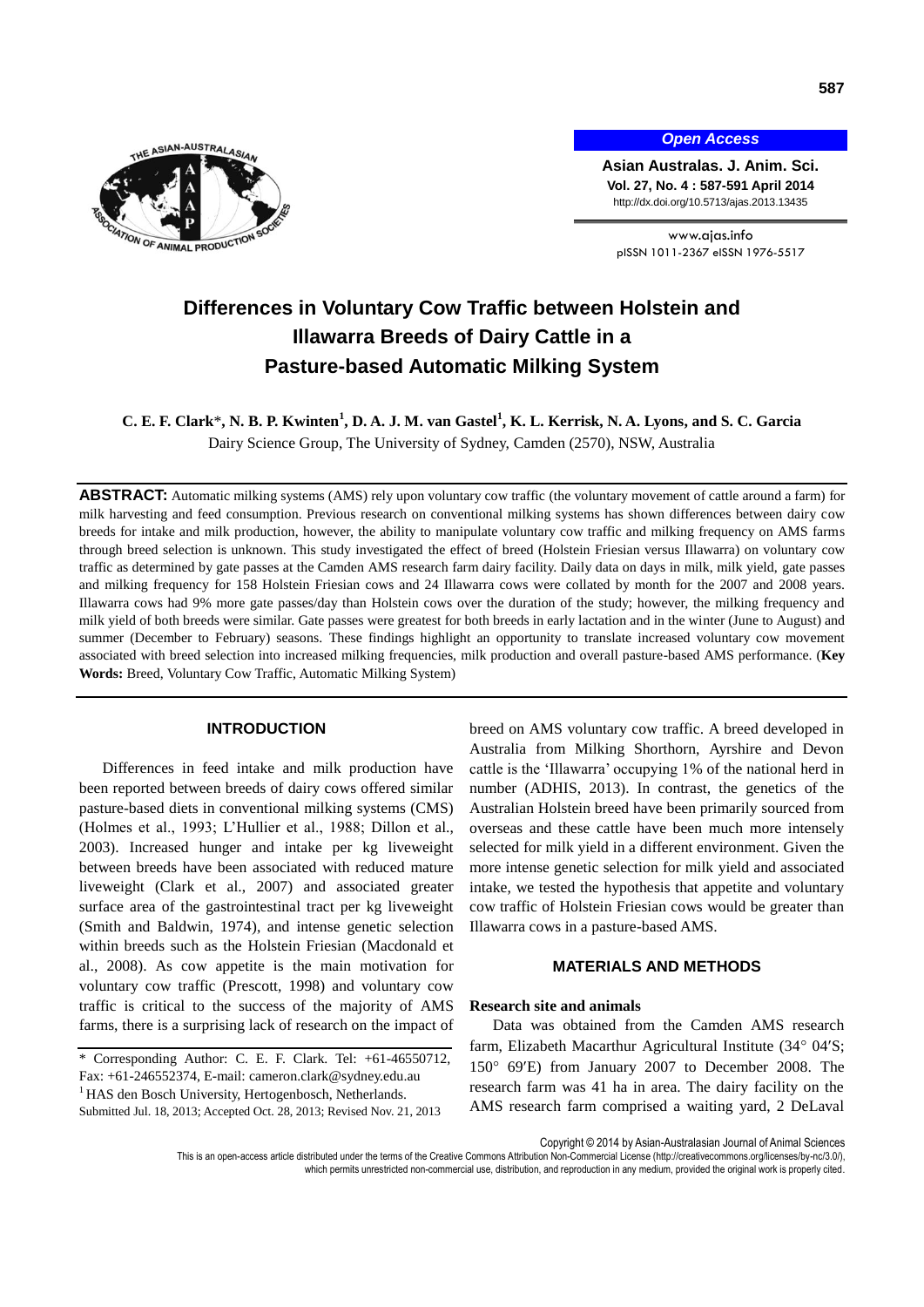voluntary milking systems (DeLaval VMS, Tumba, Sweden) and a post-milking feed pad.

Across the two years the herd comprised 36 Illawarra and 206 Holstein Friesian breeds of mixed age which calved year-round. Dry cows and young stock were grazed outside the farm.

#### **Farm system description**

Cows were offered grain-based concentrate in the AMS and other supplements (hay, silage) on the feed pad. Thus, the volume of supplementary feed could be adjusted (at a herd level) to requirement depending on pasture availability.

Cows voluntarily moved around the system, travelling from the pasture to the dairy facility, through the feed pad and back to the pasture with dairy facility access available 24 h per day. Over the data collection period, cows were offered two areas of pasture across each 24 h period; the 'day' paddock and 'night' paddock. Cows exiting the dairy between 0900 h and 2000 h were drafted to the day paddock where 40 to 50% of the daily allocation of pasture was offered. Cows remaining in the day paddock at 0700 h the following day were fetched to the automatic drafting gate at the dairy facility and the total number of cows fetched was recorded. Cows exiting the dairy between 2000 h and 0900 h were drafted to the night paddock where 50 to 60% of the daily allocation of pasture was offered. Cows remaining in the night paddock at 1700 h the following day were fetched to the dairy facility and the total number of cows fetched was recorded. With this fetching policy in place, all cows passed through the selection gates at the dairy facility at least once per day irrespective of voluntary cow movement. On presentation at the automatic drafting gate, a cow was either directed into the AMS unit if milking permission was granted or to pasture if milking permission was denied. The drafting gates were used to restrict access to the AMS if the time since the cow was last milked was less than 4 h for cows in early lactation and less than 5 to 6 h (minimum milking interval) if cows were more than 100 days in milk (DIM).

Water troughs were located in the dairy and on the laneways to ensure that cows had access to water from every pasture allocation.

## **Measurements and calculations**

Pre- (before cows entered the allocation of pasture) and post- (after the last cow exited the allocation of pasture) grazing compressed pasture height was measured daily by trained staff using a rising plate meter (RPM) (360 mm diameter, 315 g plate weight) fitted with an electronic counter (Farmworks, Palmerston North, New Zealand). Pasture heights were measured in each allocation. These compressed pasture heights were converted to pasture cover as determined for similar pastures and environment (Garcia

et al., 2008). Post-grazing pasture cover was then subtracted from pre-grazing cover for the allocated area and divided by the number of cows in the milking herd on that day to calculate the average pasture dry matter intake (DMI) per cow.

Each cow was fitted with an electronic identification transponder. The transponder ensured that the details of all milking and electronic gate passings were electronically recorded by the herd management software (DeLaval VMS Client, Tumba, Sweden). Milk yield at each milking, the time of each gate pass, the number of times a cow was milked per 24 h period (milking frequency), DIM and parity for each cow were collected.

Each gate passing at the entrance to the dairy facility was defined as a "gate pass" to access a new source of feed. For this study, a cow would pass through this gate at the entrance to the dairy facility if it were to be milked, if it was refused for milking and when required to change from the day to night paddock. Each gate pass was used as a proxy to indicate voluntary cow traffic. Gate passes per cow per day were collated per month (gate passes per month/gate pass days).

The collation of data was as follows:

i) Data recorded in a month that the cow calved or exited the system (culled or dried off) was removed to ensure that there was sufficient data for that month to be representative of overall performance.

ii) Data for a particular cow were removed if there was less than one standard deviation (5.2 months) from the mean (10.9 months) of monthly data to ensure that the overall mean performance for each cow was representative.

iii) Gate passing intervals that were less than 1 h were removed to account for any cow circulating around the system due to system factors other than motivation.

After this collation, the final data set contained 154 Holstein Friesian cows and 24 Illawarra cows.

As an indication of the genetic merit of the cows remaining in the dataset, the Australian Profit Ranking (APR; the profitability of production and non-production traits relative to the average APR of the Australian dairy herd) was determined for those cows enrolled in herd testing (121 Holstein Friesian and 21 Illawarra cows). The mean APR for Holsteins  $(-\$50)$  was greater  $(p<0.01)$  than the APR for Illawarra cows (-\$134).

#### **Statistical analysis**

Data were fitted with linear mixed models and parameters were estimated using the restricted maximum likelihood (REML) procedure of GENSTAT for WINDOWS version 14 (Payne et al., 2008). Data were split into categories due to the curvilinear relationship between the fixed effects and response variables analysed. Additionally this provided ease of interpretation of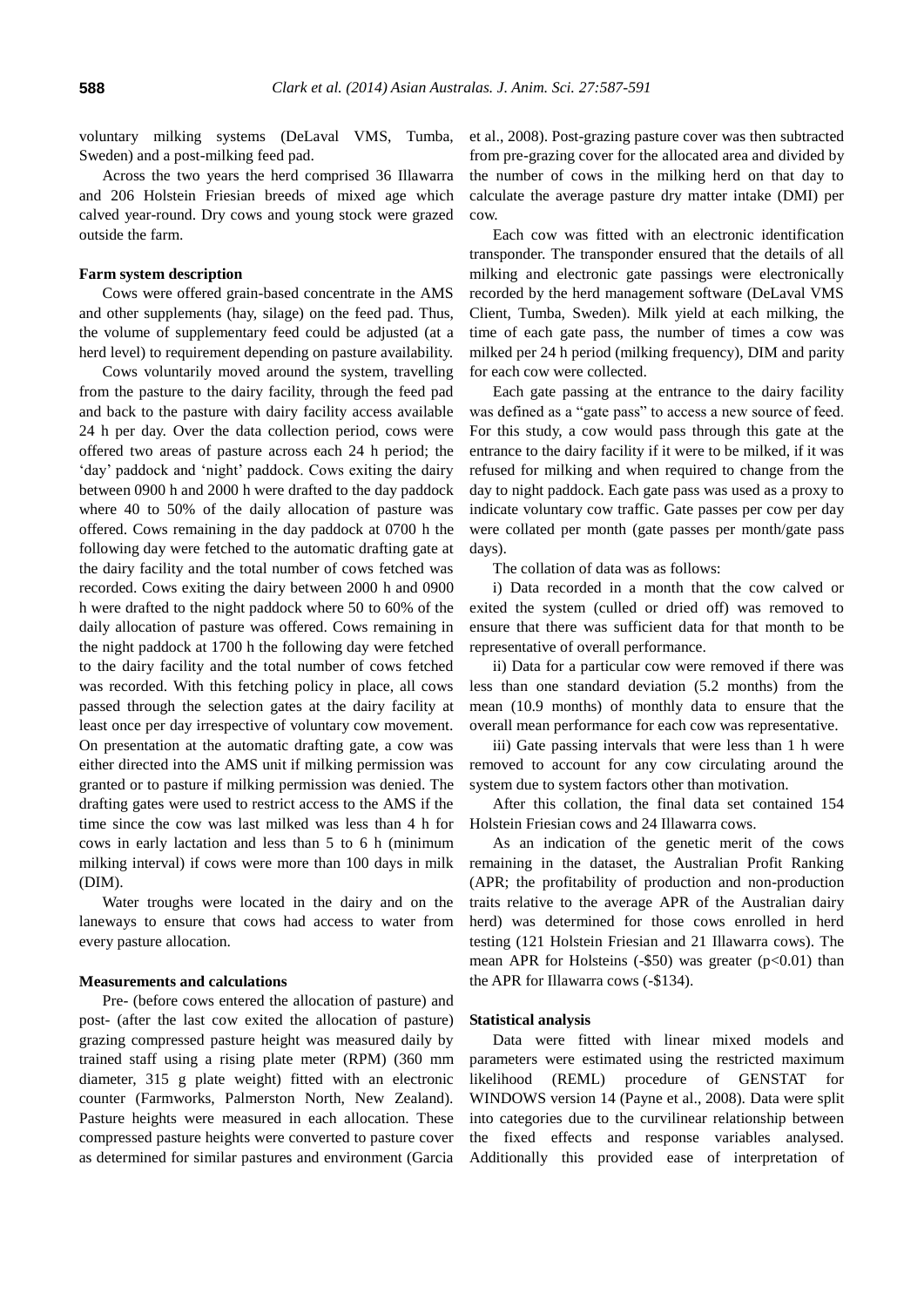outcomes. In this regard, milk yield was split into four quantiles and DIM data split into six quantiles. Parities greater than 5 were grouped. The number (n) of months of cow records in each parity across the two years of data was as follows (parity (n)): 1 (489), 2 (542), 3 (495), 4 (341), 5  $(247)$  and  $>5$   $(417)$ .

The model was as follows:

 $Y = Fixed [Breed \times (Milk yield + DIM + Parity + Month + Year)]$ +Random (Cow)

Where Y was gate passes or milking frequency.

Standard error of the difference (SED) was reported for the comparisons presented.

## **RESULTS AND DISCUSSION**

In contrast to our hypothesis, Illawarra cows had 9% more gate passes/day than Holstein cows (mean 2.7 vs 2.4 gate passes respectively;  $p = 0.02$ ). However, the number of gate passes for both breeds were greatest in earlier lactation (Holstein Friesian; 2.6 gate passes/d and Illawarra; 2.9 gate passes/d;  $p<0.05$ ) with Holstein Friesian gate passes decreasing by 10% to similar levels as Illawarra cows by the 132 DIM quantile (Figure 1). These findings are in line with the greater appetite and cow traffic of early lactation cows associated with greater levels of milk production (Jago et al., 2006; Gygax and Neuffa, 2007). The plateau of gate passes past 100 DIM was likely influenced by the fetching policy where all cows passed through the selection gates at the dairy facility at least once per day irrespective of voluntary cow movement. Without this minimum cap on gate passes caused by fetching, the early lactation trend in gate passes may have continued through to late lactation.

Gate passes were positively associated with milk



production (p<0.01), with Illawarra cows having greater gate passes than Holstein Friesian cows at the 18.9 and 31 L milk production quantiles  $(p<0.05)$  (Figure 2). These findings suggest that the Illawarra breed may have a greater feed demand in the pasture-based system evaluated, as compared with Holstein Friesians, at a similar energetic demand. Despite the paucity of research on voluntary cow traffic between breeds in AMS, it is tempting to speculate that the Holstein Friesian cows in the current work mobilised greater body reserves than Illawarra cows to support the energetic requirements of milk production in early lactation. This hypothesis is supported by the tendency of overseas type Holsteins to experience a high degree of negative energy balance in early lactation in pasture-based systems (Clark et al., 2005; Macdonald et al., 2008) and the greatest difference in attempts between breeds occurring at the top quantile (31 L) of milk production (Figure 2). Alternatively, the Illawarra breed may have a greater tendency to select out more palatable forage than Holstein Friesians to fulfil their energetic requirement which is particularly relevant in pasture-based systems as the quality of pasture generally decreases down the sward profile. As the change in liveweight and body condition score were not evaluated in this study, further work is required to evaluate the impact of breed on both energy balance within pasture-based AMS systems and associated animal health and welfare implications. Also, the impact of breed on feed preference and selection warrants further investigation.

Both breeds had greater gate passes in the summer (December to February) and winter (June to August) months, however, Illawarra cow gate passes greatly exceeded those of Holstein cows in both the summer and winter whilst the two breeds had similar frequencies of gate passes in spring and autumn. The summer and winter months were associated with reduced levels of pasture



**Figure 1.** Mean monthly gate passes (per cow per day) for Holstein Friesian (white) and Illawarra (black) cows at each DIM quantile. Top error bar denotes the SED for DIM and lower error bar denotes the SED for breed.

Figure 2. Mean gate passes (per cow per day) for Holstein Friesian (white) and Illawarra (black) cows at each milk yield (L) quantile. Top error bar denotes the SED for milk yield and lower error bar denotes the SED for breed.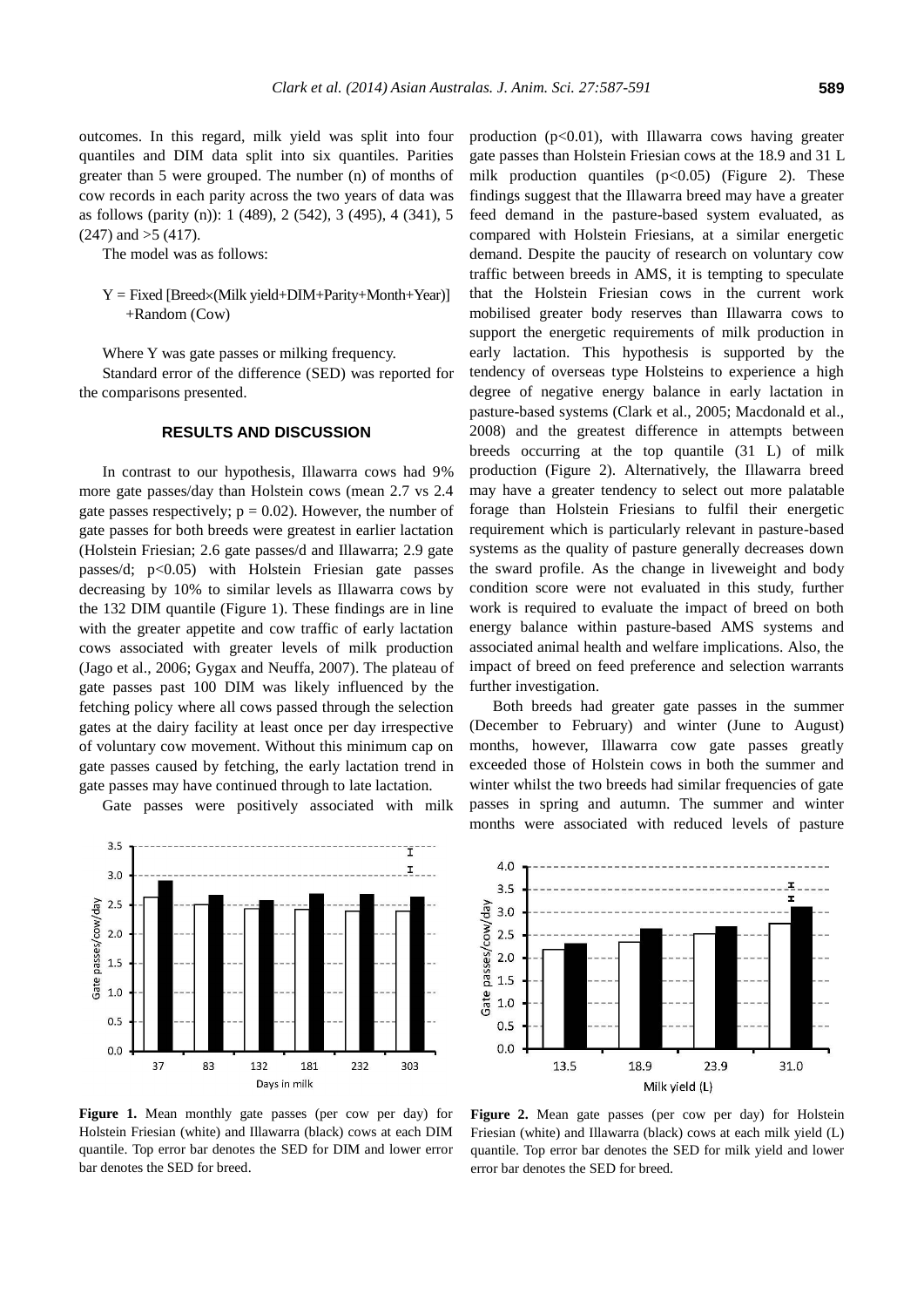growth at the Camden AMS farm, a lower quantity of pasture offered to avoid overgrazing, and greater amount of supplementary feed offered at the dairy facility (Figure 3). Further work is required to determine potential differences in feeding behaviour between breeds on AMS farms. In this regard, increased gate passes for the Illawarra breed may be due to a greater appetite for supplementary feed and/or a decreased willingness to graze pasture for Illawarra as compared with Holstein cows.

Despite differences in gate passes, both breeds had similar mean daily milk yields (mean 22.1 L/d) and milking frequencies (mean 1.9 milkings/d). Thus, despite the greater proportion of gate passes for Illawarra cows, a high proportion of these extra passes occurred during the defined minimum milking interval with cows directed back to pasture rather than to the AMS unit. The opportunity to take advantage of greater gate passes of certain breeds and individual cows by reducing the minimum milking interval, increasing milking frequency and milk production appears to be dependent on feed system. Work conducted by Rius et al. (2011) showed milk yield to increase by 1.6 kg/cow/d for cows milked 3, vs 2 times in early lactation when offered a predominantly pasture-based diet. In contrast, much greater responses to the same increase in milking frequency (3.5 kg/cow/d) have been reported by others (Stockdale, 2006) for cows predominantly offered a total mixed ration. This potential interaction between milking frequency and feed system for milk yield suggests that the optimal minimum milking interval could vary between breeds of varying DIM through the year on AMS farms, particularly for those farms offering varying levels of supplementation.

There was no interaction between breed and parity for gate passes. For both breeds, gate passes tended to decrease with increasing parity. Overall, dairy cows in parity 1 to 5 (mean 2.6 gate passes/d) had greater gate passes  $(p<0.05)$ than cows of greater parity (mean 2.4 gate passes/d). These findings suggest that the ability and willingness of cows to traffic around an AMS farm system decreases with age. There is a paucity of data on locomotion or lameness to relate with this finding for parity greater than 5 presumably due to other culling reasons before this time, however, work by Bicalho et al. (2008) showed a rapid increase in the incidence of lameness from 10.3% of the herd for parity 1, to 34% of the herd for parity 3 or greater cows. In contrast, heifers (parity 1 animals) use selection gates and achieved their first voluntary milking quicker than naïve (to the AMS) multiparous cows (Jago and Kerrisk, 2011). Together with the current work, these findings highlight the decreased willingness and/or ability of cows to move around an AMS farm as parity increases.

## **CONCLUSIONS**

Illawarra cows had more gate passes than the Holstein Friesian cows in a pasture-based AMS. These findings



Figure 3. Mean monthly gate passes (per cow per day) for Holstein Friesian (white) and Illawarra (black) cows and mean monthly herd pasture (grey line square markers) and supplement (grey line triangle markers) intakes (kg DM/cow/d) are presented. Top error bar denotes the SED for month and lower error bar denotes the SED for breed.